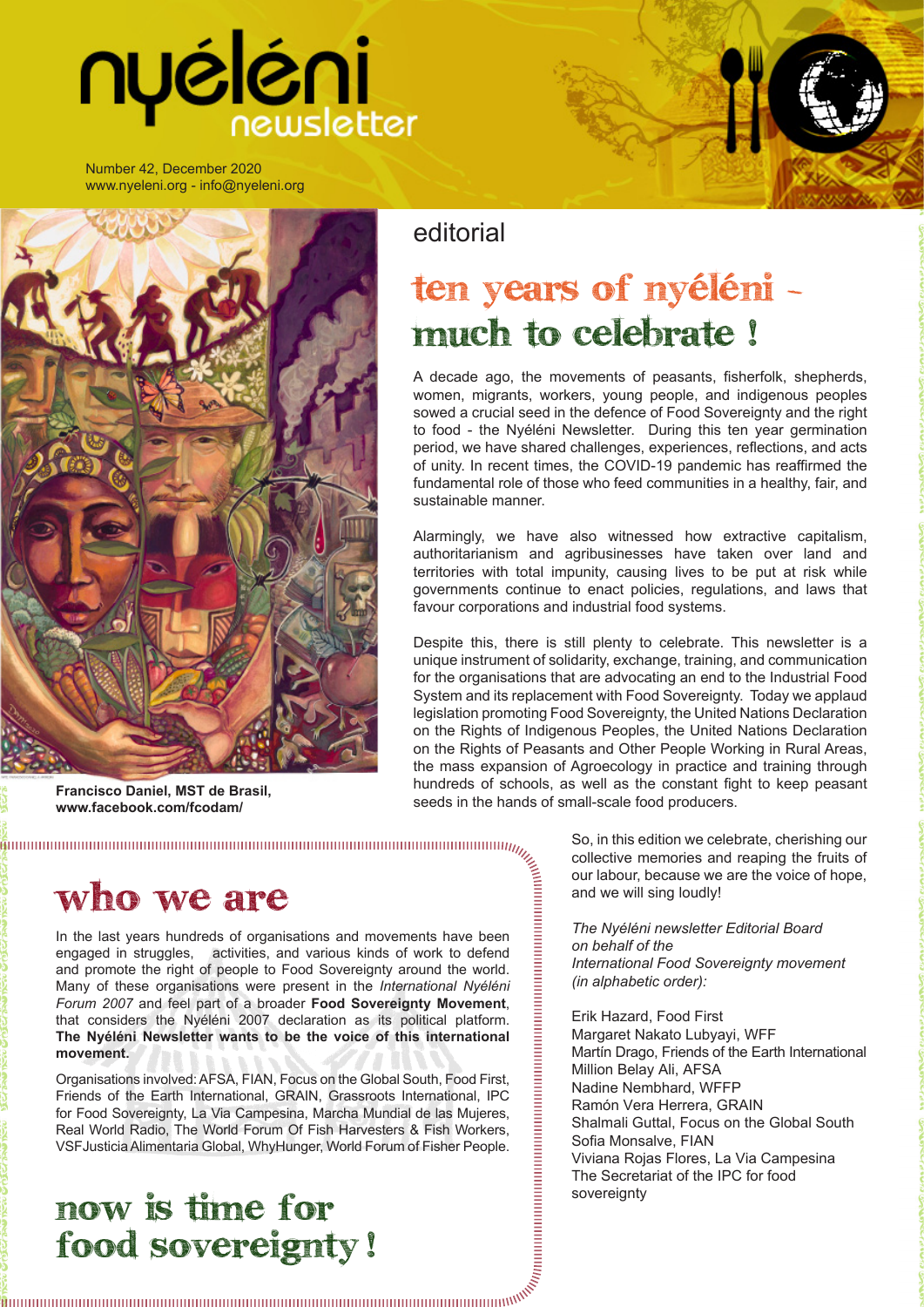The International Forum on Food Sovereignty in Mali in 2007—the Nyéléni Forum—brought together over 500 representatives from organisations/ movements of small-scale food providers, consumers and civil society organisations, all of whom were involved in strengthening and expanding food sovereignty at local and global levels. During the Forum, participants from 80 countries shared knowledge, visions, strategies and practices for transforming their communities, societies and economies through the principles of food sovereignty.

These discussions revealed the wealth of knowledge continuously being created by food sovereignty practitioners as they confronted social, economic, environmental and political challenges. It also highlighted the centrality and utility of food sovereignty as a platform to build alliances and strategies to resist neoliberalism, global capitalism, authoritarianism, and all forms of injustice, inequality and violence. Participants pledged to build solidarity, unity and common cause within and across movements, constituencies, genders, cultures and regions by strengthening communication, political education, awareness and peer-to-peer learning.

The Nyéléni newsletter was created to respond to these commitments: to give voice to the priorities, concerns, experiences and knowledge of the food sovereignty movement, and foster dialogue across sectors/actors. The newsletter was conceptualized as an informational and educational tool to contextualize and explain complex issues to movement actors—especially those at the grassroots and in the frontlines—as well as bring their particular experiences to the forefront. The newsletter is produced four times a year in English, Spanish and French, and shared all over the world through conventional and social media.

The topics of each edition of the bulletin are decided by movement members, and the articles are written in styles and lengths that are easy to understand and translate. While allied researchers/academics are invited to present analyses, each newsletter contains testimonies from grassroots actors, and information about struggles, initiatives and outreach materials from movements across the world. The overall goal of the newsletter was and remains to be facilitating a pedagogy of peoples committed to building and realizing food sovereignty.

## **box 1** Why was the **in the spotlight** 1

#### **Food Sovereignty at the forefront for a new system**

Neoliberal policies have failed to achieve their promises of endless economic growth, while many real investments have lost their profitability. Now a new era of financialization and capital accumulation, characterized by the dematerialization of the real economy and mergers and acquisitions by TNCs, has led to an unprecedented market concentration focused on the enhancement of new R&D (Research and Development) and (bio)technology investments. They aim to extend the frontiers of capitalism to capture all the world's biodiversity, lower the cost of food and labour, and restart a material economic expansion.

To achieve this objective, TNCs increasingly influence the UN system to receive favourable public policies and normative frameworks. The World Economic Forum and TNCs are trying to transform the UN institutions'



governance principles and practices through so-called "multi-stakeholder governance" and make it the domain of a small number of powerful private monopolies. The COVID pandemic has shed light on the power of TNCs, as in many countries large scale corporate food enterprises were financially supported while small-scale food producers went bankrupt and food and agricultural workers (many of them migrants) remained unemployed and therefore without access to food.

The food sovereignty movement - which mainstreams agroecology can be at the forefront of an alternative way forward, offering a solution to restart material economic expansion while tackling climate change, and reshaping a new society based on egalitarian principles. Indeed, the FAO has recognized the role of small-scale food producers in feeding the world, and recognises their role at the core of solutions to mitigate and reverse climate change. Until now, all the solutions to mitigate climate change proposed by the corporate sector have failed to address underlying causes and have continued to allow the biggest polluters to continue heating our planet. Real solutions to stop climate change are rooted in peoples' access to and control of land, seeds, and water and in the promotion of agroecology, the restoration of nature and landscapes that enable water retention.

Following the World Food Summit in Rome in 1996 - during which La Via Campesina launched the Food Sovereignty agenda and the International Planning Committee for Food Sovereignty (IPC) was formed – it was at the Nyéléni Forum in 2007 where social movements gathered to agree on a common agenda for Food Sovereignty. In 2015 many of those same movements came together at the Nyéléni Forum for Agroecology, where a common definition of Agroecology was agreed in order to bring it into the mainstream of the United Nations. Now the food sovereignty movement through the IPC is calling for a new global summit which aims to connect the food sovereignty agenda with the other converging struggles for climate justice and system change, and which can demonstrate the real alternatives to the current food and economic system already in existence –alternatives based on agroecology and an economic system that includes territorial markets, direct relationships between producers and consumers, cooperatives and participatory community-led governance mechanisms and policies.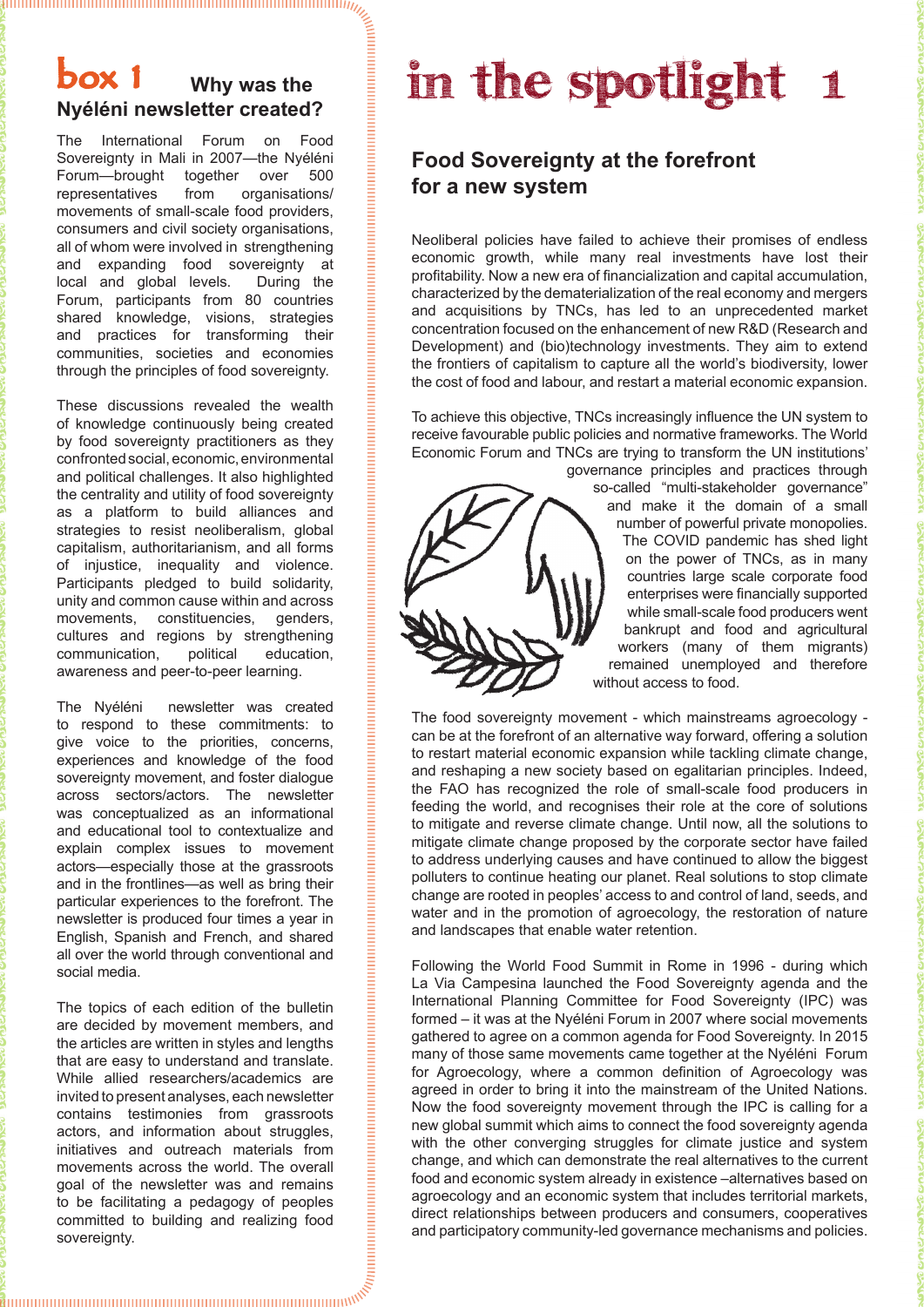## in the spotlight 2

#### **Communication and the urgency of reporting on Food Sovereignty**

To exercise your rights, you must know them. Alternative, popular, and community-based communication is key to this effort, as it entails social organizations and movements creating messages that strengthen their own narratives, without any intermediaries involved. They communicate the struggles, demands, complaints, ideas, and proposals for a dignified life directly from communities themselves, including calls for social, environmental, economic and gender equity.

Among the mainstream communications media monopolised by agribusinesses - who invest in million dollar advertising schemes whilst greenwashing their extractive projects that pollute soils and waterways popular communication is forging its way.

Through blogs, social media messages and online video streaming, social, environmental, feminist, peasant, indigenous and Afro- organisations are experiencing a new boom in media appropriation, with new communication technologies becoming major allies.

An emblem of this new era is the collaboration between various organisations to build new communication channels and their own media. This unity in diversity, which we promote in order to advance a common political agenda, has its place in these transmedia platforms where the media hegemony can be challenged. In addition, there are audiences eager to see themselves reflected in these modern means of communication which have been built from the bottom up and from the political left, to inspire them and to help them find a cause they feel connected to.

Within the coverage of issues related to the development and practice of Food Sovereignty - be it articles, posters, reports, photo-reports or podcasts – it's important to continue to share the stories that illustrate the emancipatory projects that are taking place around the world and that are facing political persecution, militarisation of the land and the imposition of agroindustrial technologies which are being incorrectly labelled as being 'sustainable'.

In this capitalist and patriarchal world, women are the ones who suffer most from hunger and only 13% of them own land although paradoxically, they are responsible for 60% of global food production. Narratives on Food Sovereignty must feature women as the leading protagonists, showing the work they do and boosting their voices as political subjects of Agroecology.

Communicating what Food Sovereignty is and why its defence and its construction from the bottom up are important must be an integral part of movements' strategies. Getting this message across is a central tool for effecting change, not an afterthought.

## voices from the field

#### 1 **Women in the struggle for Food Sovereignty -** *We want to continue to play our key role: feeding humanity*

*Excerpt from an interview with Francisca Rodriguez of Anamuri, CLOC-Via Campesina, Chile.*

Peasants of the world are highly diverse peoples, communities, organisations and families. We represent different cultures and worldviews.

The process of discussing and debating around food sovereignty has allowed us to recognise and value our peasant activities – and recognise that women have been fundamental to the development of agriculture and continue to be key to the production, processing and transformation of food.

We have strongly promoted Agroecology - not as something new that is emerging - but rather as part of a process of recovering ancestral practices in agriculture, which have been developed by indigenous and original peoples up until the present day.

Never in history have we properly realized the value of the countryside for the survival of humanity itself we are the guardians of the land, we live where the resources are, and our task is to fight to preserve them for current and future generations.

We are proud to be what we are, we do not want to migrate to the cities or be forced abroad by force, we want to continue fulfilling our fundamental role: feeding humanity with our work, our knowledge and our natural goods, ensuring that the right to food is fulfilled for all without exception, and that Mother Earth is cared for while we obtain our sustenance from her.

### subscribe online now!

#### **www.nyeleni.org \_\_\_\_\_\_\_\_\_\_**

 *Help us to build the Food Sovereignty movement from the grassroots.*

#### **Every contribution counts: Support the Nyéléni newsletter.**

Bank: BANCA POPOLARE ETICA SCPA, BRANCH IN SPAIN Account holder: Asociación Lurbide – El Camino de la Tierra

 IBAN: ES2315500001220000230821 BIC/SWIFT code: ETICES21XXX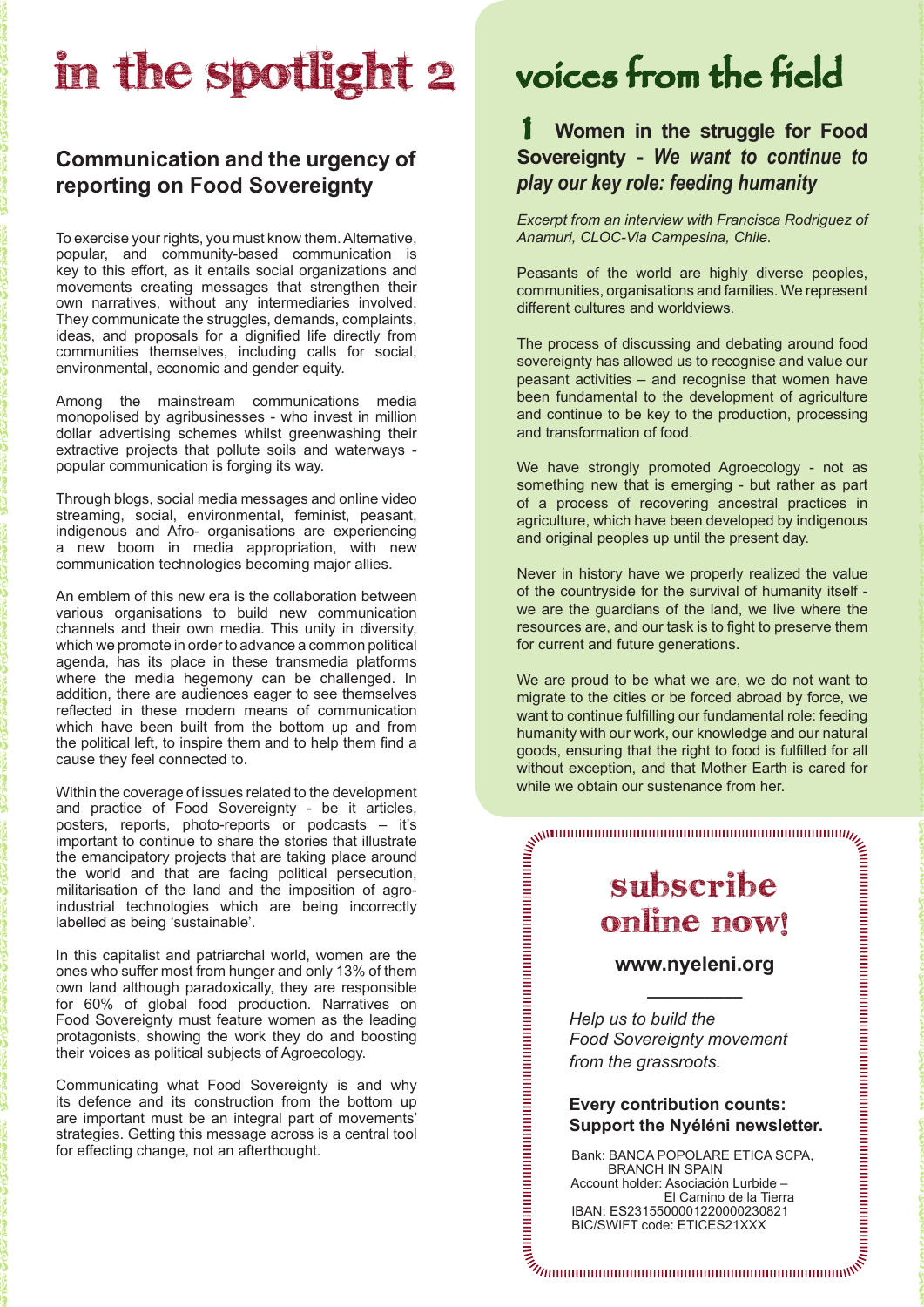## voices from the field

#### 2 **The Importance of alliances for Food Sovereignty from the perspective of two US women farmers**

**How does organizing in cross-sectoral alliances fit into the global effort toward food sovereignty?** 

*Patti Naylor, USFSA member and Coordinating Committee member of the Civil Society and Indigenous Mechanism for North America.*

As a farmer, I see around me how corporatedominated agriculture does not support rural communities, farmer livelihoods, or Mother Earth's essential sources of life. Nor does it produce healthy food - it instead relies on long, complex supply chains that result in highly processed foods. Food sovereignty is necessary to replace this disastrous system. Coming together in organizations and building our collective strength into alliances is critical as the momentum of industrial agriculture gains speed and power worldwide, becoming a force that could become impossible to stop. Time is critical. The injustices of capitalism, impacts of climate change, and disruptions to territorial markets due to COVID-19 are putting food producers in dire circumstances.

Just like upheavals in the past, farmers, fishers, peasants, and rural workers who cannot survive economically will leave their farms and communities. The production of local food and even the ability to organize in resistance will be greatly diminished. Rural areas will be depopulated as people move to cities in search of jobs. These changes may be irreversible. As we recognize the urgency of these situations, we must continue to build alliances that are strong and are based on clearly defined, common goals to reach food sovereignty for all peoples.

#### 3 **Food Sovereignty: challenges and hopes for fisher communities**

*Ibu Zainab, member of Solidaritas Perempuan Anging Mammiri - Southeast Sulawesi, Indonesia.*

The challenge faced by fisherwomen in our struggle for food sovereignty is that businesses and corporations are taking away the ocean which is the source of our livelihoods. These corporations deny us access to the ocean, pollute the coastal environment, and even trigger conflicts within communities. Our government has never listened to our demands, but instead sided with these corporations.

As women, our identity as fisherwomen is also not recognized and is often attached to our husbands' role as fishermen. I hope that the government protects our right to food and our access to marine resources so we can fish and sustain our livelihood as small-scale food producers.

There must be a solution to ensure the struggle for space between company interests, government agendas and community rights does not marginalize fisherwomen. Because Indonesia is an archipelago, fishermen and fisherwomen are heroes of the nation in ensuring a healthy diet (fish as major source of protein) and our rights must be respected, protected and fulfilled.



Tashunka Witko, 1840 –1877

*\**

**Can you tell about the US Food Sovereignty Alliance (USFSA)?**

*Jennifer Taylor, national coordinator for the US Food Sovereignty Alliance.*

Like the Nyéléni 2007 Forum for Food Sovereignty, the USFSA membership is made up of family farmers, fisherfolk, ranchers, farm workers, women, youth, rural and urban workers, consumers, etc. who believe that food is critical to humanity and that healthy and culturally appropriate food produced through agroecological methods is the basis of healthy food systems and healthy environments. We believe in the benefits of agroecology- food sovereignty policies.

*\**

The USFSA upholds the right to food as a basic human right. As an agroecology-organic BIPOC (Black, Indigenous, and people of color) small farmer promoting wellbeing and quality of life, I would emphasize that our Human Right is to the availability of and access to healthy, nutritious food, that benefits healthy farms and community environments, and that fosters healthy communities – this critical emphasis upholds the right to local and global food sovereignty and is inclusive of underserved farming populations, black indigenous farmers and farmers of color and their communities. Participatory capacity building of local and global agroecology-organic smallholder farmers and their communities is vital to enable healthy local and global food systems. USFSA supports participatory capacity building strategies that enable the wellbeing, livelihoods, and ability of local and global black indigenous farmers and farmers of color and their communities.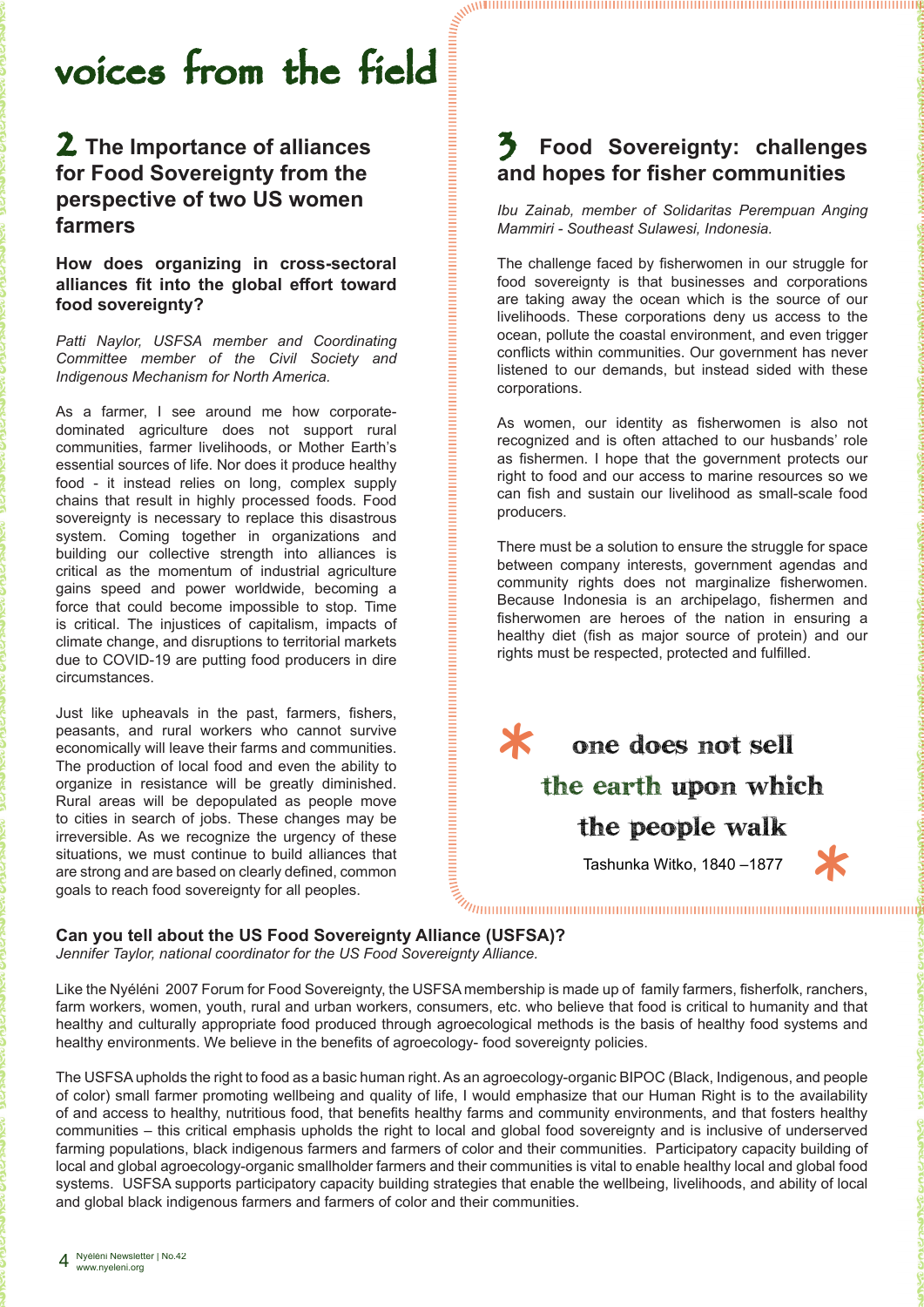## voices from the field

#### 4 **Food Sovereignty: challenges and hopes for pastoral communities**

*Fernando Garcia, Campo Adentro, European Shepherds Network – WAMIP, Spain.*

In April, while the Covid crisis was at its worst, different social movements' representatives of the Food Sovereignty movement wrote a letter titled "COVID-19 – Small-scale food producers stand in solidarity and will fight to bring healthy food to all."<sup>1</sup>

We can hardly foresee the impact that this crisis might entail. On one hand there is a growing concern regarding the unsustainable patterns of our food models - especially the danger of intensive livestock systems and factory farms which are associated with ecosystem disruption due to industrial agribusiness expansion (such as native forests being removed for palm oil plantations).

On the other hand climate change is more present than ever, and the importance of small-scale food producers is crucial. This crisis is a sort of "stress test" as economists say, for an entire food system that is supplying an ever-growing urban population and is based on globalized transport and circulation. Maybe patterns we have seen increasing till now could change.

This crisis is surely hitting small businesses harder (such as shops and restaurants), which are generally more closely linked to smallscale local producers. Some actors - with e-commerce now king - might promote an even faster digitalization of food systems driven by corporate interests and profit.

Pastoralists in Europe and the world look at these scenarios with great concern, but also with the confidence that comes with the knowledge that they are a vital part of the solution. We hope that the environmentalist movement doesn't simplify the slogan "no more meat" and impose an urban-western-centred view of veganism, but that it will instead promote a responsible consumption of quality, healthy and local animal products from pastoralist systems.

Grassroot organisations, joined in a renewed World Alliance of Mobile Indigenous Peoples & Pastoralists - WAMIP – are now active in different spaces and working to bridge the discussions on Agroecology and Food Sovereignty (born in the context of peasant struggles) to the particularities of pastoralism. We together made and acknowledge the Declaration of Peasants - and Pastoralists - Rights and now we need to make sure that real spaces of participation and recognition put pastoralists first – such as at the Pastoralist Knowledge Hub of the FAO, or the GASL and LEAP initiatives<sup>2</sup>. We have managed to have the FAO COAG (Committee on Agriculture) pass the proposal making 2026 the International Year of Rangelands and Pastoralists, and trust IPC and other civil society processes.

The hardest thing is staying in touch in spite of the distances, and to make time for building alliances besides our everyday work…but if we don't, anti-pastoralist policies and economic interests will put in danger our way of life, and the territories and landscapes that with our animals we nurture.

1 https://www.foodsovereignty.org/covid-19/

2 Global Agenda for Sustainable Livestock and Livestock Environmental Assessment and Performance.

#### 5 **Agroecology is not just a set of practices, but a way of life**

#### *Anuka Desilva, MONLAR/ LVC, Sri Lanka.*

Agroecology is not just a set of practices, but a way of life. It is as much about nurturing our soil, our fields - as it is about solidarity between our peoples. Without solidarity between people, there is no agroecology.

In Sri Lanka, the young collective of peasants from Dikkubura, Ahangama and Galle have attended agroecological formation sessions, met peasants from other regions, and studied and debated on not just the practises we follow in the field, but also the politics of food in general.

Through several training sessions, our collective learnt and exchanged information regarding the preparation of beejamrutha, jeevamrutha, ghana jeevamrutha, agniastra and other inputs used in natural farming. We also learned about dry-land horticulture and different techniques of grafting in horticulture crops. Various seed saving techniques were discussed too. These were the practical aspects. However, we do not just stop there. We also studied the dynamics of the global food system that is now in the hands of transnational corporations. We analysed the impacts of free-trade agreements on local production and consumption. We studied the gender and caste disparity in the ownership of land in South Asia and much more. So the training sessions are often a mix of practical and political aspects of the peasantry.

Agroecology is at its core giving autonomy to people to design their own food systems, based on local resources and local labour. It is a system that allows us to produce food in harmony with nature and that prioritises the food sovereignty of the local community above everything else.

We need to be clear about this - a set of sustainable practices alone will not help advance Agroecology. The training sessions we have in LVC are about both the practical and political aspects of Agroecology that allow us to make it a tool for achieving food sovereignty.